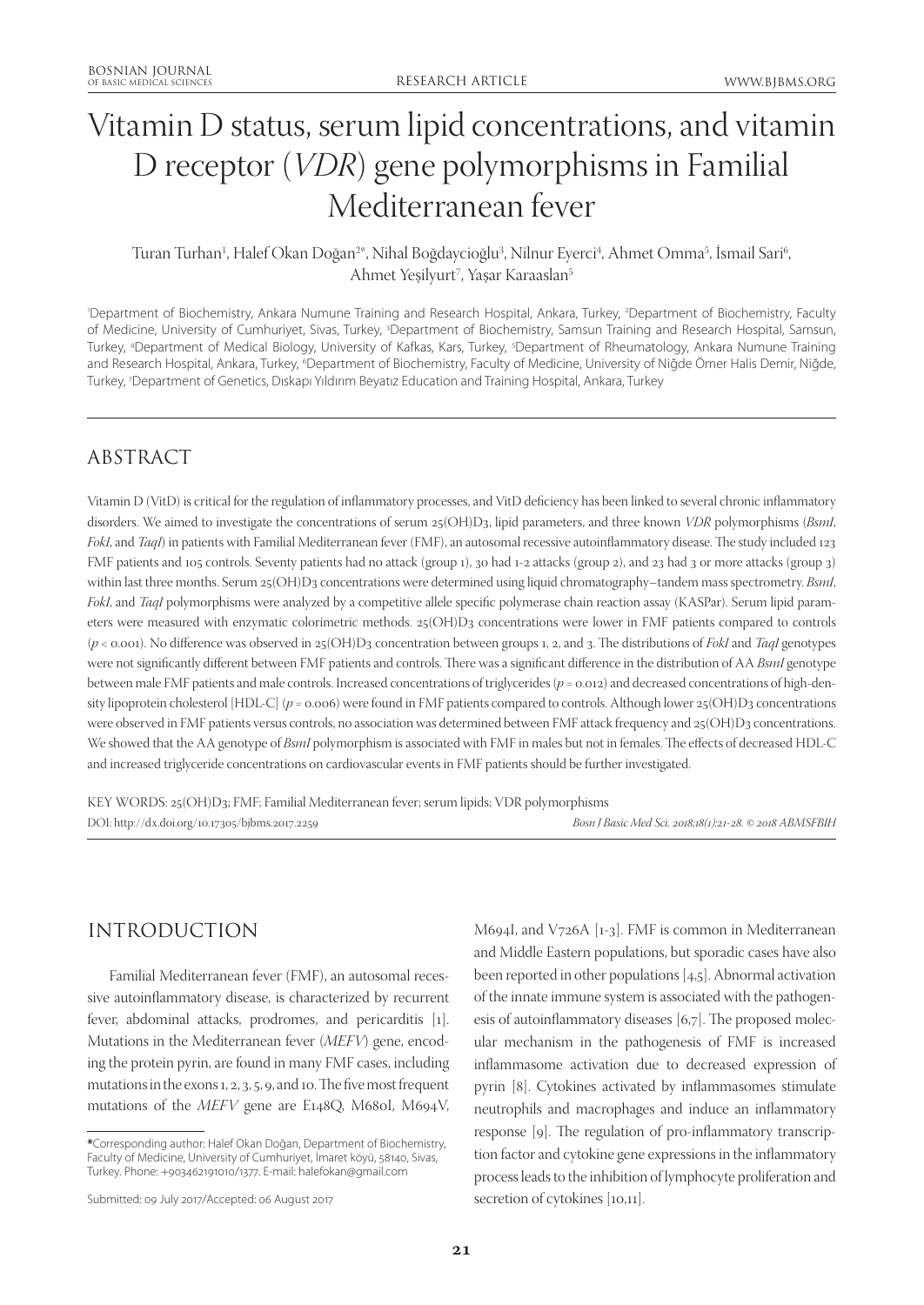Vitamin D (VitD) receptor is a member of the nuclear receptor family of transcription factors and the human *VDR* gene is located on chromosome 12q12-14 [11,12]. Single nucleotide polymorphisms (SNPs) in the VitD receptor gene (*VDR*), *BsmI*, *FokI* and *TaqI*, have been associated with inflammatory pathways in different diseases [12].

Experimental and clinical studies also demonstrated the role of inflammation in the development of cardiovascular events. Moreover, different factors, such as serum lipid changes and endothelial dysfunction, were associated with cardiovascular events [13]. Recent studies showed that FMF patients have an increased risk for cardiovascular events compared with healthy controls, due to increased inflammation and altered serum lipid profile, but discordant results have also been reported on the serum lipid levels in FMF [14,15].

The aim of this study was to investigate 25-hydroxy Vit D3  $[25(OH)D3]$  and serum lipid concentrations, as well as the three *VDR* polymorphisms (*BsmI, FokI,* and *TaqI*) in patients with FMF. We analyzed the association between the attack frequency and 25(OH)D3 concentration and the relationship between serum lipid concentration and *VDR* polymorphisms. To the best of our knowledge, no other study has simultaneously investigated *VDR* polymorphisms, 25(OH)D3 and serum lipid concentrations in patients with FMF. An additional advantage of our study is a larger sample size compared to previous similar studies [16-19]. This study provides important clues on the role of VitD, *BsmI*, *FokI,* and *TaqI* polymorphisms and serum lipids in FMF.

### MATERIALS AND METHODS

#### Patients and controls

The study population comprised 123 FMF patients (57 males and 66 females; aged 18-62 years [mean age: 37.01 ± 10.46 years]) and 105 healthy controls (52 males and 53 females; aged 19-57 years [mean age:  $37.71 \pm 8.06$  years]). The patients were randomly included in the study. No effort has been made to ensure that the number of women and men is equal. FMF diagnosis was made according to the Tel-Hashomer criteria [20]. Thirty-eight patients had acute attacks at the time of investigation. We also grouped 123 FMF patients according to the frequency of attacks within last three months. Seventy patients had no attack (group 1), 30 patients had 1-2 attacks (group 2), and 23 patients had 3 or more attacks (group 3) within last three months. The diagnosis of FMF attacks was confirmed by the presence of fever, clinical findings of serositis/arthritis, skin rash, and elevated C-reactive protein (CRP >5 mg/L).

One hundred thirteen patients had been receiving only maintenance doses of colchicine (1.5 mg/day). In addition, two patients had been taking Anakinra® and colchicine. Eight patients were not taking any medications.

FMF patients with impaired renal or thyroid function, diabetes mellitus, intestinal, musculoskeletal or skin diseases, liver disease, malignancy, or pregnancy were excluded from the study.

For the healthy control group, the exclusion criteria included clinical signs of infections (body temperature not in the range of 36-38°C, heart rate >90 bpm, respiratory rate >20/minute, and white blood count (WBC) >12,000/mm3 or <4000/mm3 ), the presence of liver, kidney or rheumatic disease, malignancy, pregnancy, and smoking. Moreover, individuals taking VitD supplementation were not included in the study population.

The genotype distributions of *MEFV* polymorphisms and the values of creatinine, CRP, WBC, and hemoglobin were obtained from the Ankara Numune Education and Training Hospital database. None of the patients or controls had any condition that could affect the lipid profile, such as familial dyslipidemia, obesity, metabolic syndrome, and diabetes. The blood samples were obtained from Ankara Numune Education and Research Hospital, Department of Rheumatology.

The protocol was approved by the Ethics Committee of Ankara Numune Education and Training Hospital (E-15-422). Written informed consent was obtained from all participants.

#### Samples

After overnight fasting, blood samples were collected from each participant into red top tubes and tubes containing ethylenediaminetetraacetic acid [EDTA] (Becton Dickinson, UK). The red top tube was used for the analysis of 25(OH)D3 and serum lipids. The EDTA tube was used for the molecular analysis of *BsmI* (rs1544410), *FokI* (rs2228570) (tagging rs10735810), and *TaqI* (rs731236) polymorphisms. The blood samples were obtained in the same season (03/16-08/16) from all patients and controls to avoid the variation in sun exposure and its effect on the 25(OH)D3 status.

#### Analysis of VitD and serum lipid concentrations

25(OH)D3 concentrations were measured using liquid chromatography–tandem mass spectrometry (LC-MS/MS). LC-MS/ MS was performed using the Shimadzu Prominence HPLC system (Kyoto, Japan) which is coupled to an AB Sciex API 3200 triple quadrupole mass spectrometer (AB SCIEX, Framingham, MA, USA). Total cholesterol, triglyceride, low-density lipoprotein cholesterol (LDL-C), and high-density lipoprotein cholesterol (HDL-C) concentrations were determined by colorimetric enzymatic methods (Beckman Coulter, USA).

#### Genotyping

Genomic DNA was extracted using the RTA DNA Kit (RTA, Istanbul, Turkey), according to the manufacturer's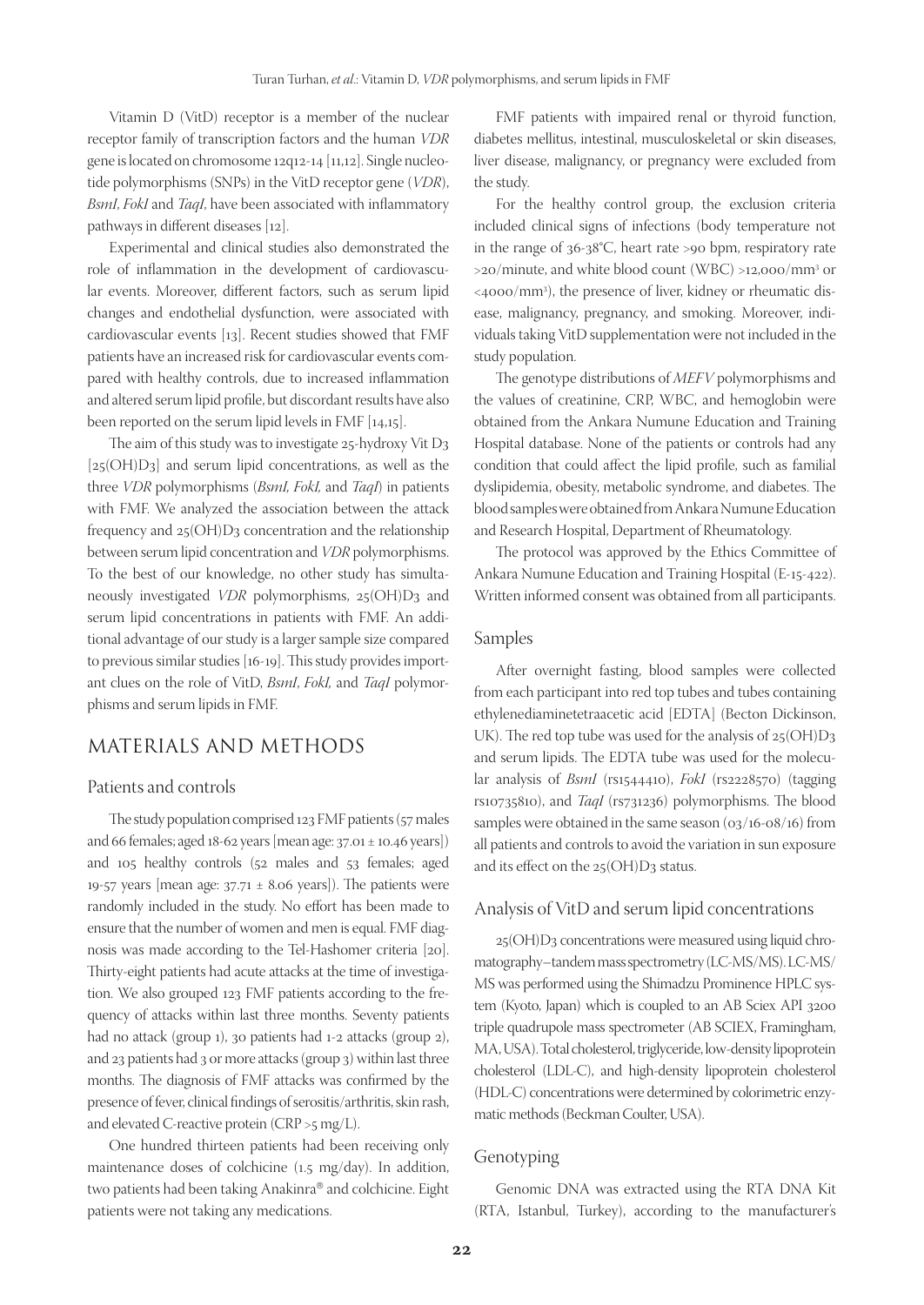|  |  |  | <b>TABLE 1.</b> Baseline characteristics of study population |  |  |  |
|--|--|--|--------------------------------------------------------------|--|--|--|
|--|--|--|--------------------------------------------------------------|--|--|--|

| Characteristics          | Patients $(n=123)$  | Controls $(n=105)$  | $p$ value |
|--------------------------|---------------------|---------------------|-----------|
| Age (years)              | $37.01 \pm 10.46$   | $37.71 \pm 8.06$    | 0.099     |
| Male and female (n)      | 57/66               | 52/53               | 0.596     |
| Creatinine $(mg/dL)$     | $0.78(0.69-0.92)$   | $0.79(0.67-0.88)$   | 0.192     |
| $CRP$ (mg/dL)            | $5.00(1.00-12.00)$  | $2.40(1.17-4.33)$   | 0.005     |
| WBCs $(10^3 \text{mcL})$ | $7.65(6.37-9.30)$   | $7.80(6.70-8.80)$   | 0.529     |
| Hb(g/dL)                 | 13.80 (12.50-15.25) | 14.60 (13.60-15.70) | 0.527     |
| Disease duration (month) | $91.76 \pm 85.80$   | None                |           |
| Disease onset (age)      | 28.76±10.84         | None                |           |
| Family history (yes/no)  | 74/49               | None                |           |
| Fever $(yes/no)$         | 59/64               | None                |           |
| Abdominal pain (yes/no)  | 114/9               | None                |           |
| Chest pain ( $yes/no)$ ) | 35/88               | None                |           |
| Erysipeloid (yes/no)     | 58/65               | None                |           |

Results are expressed as mean±SD with 95% confidence intervals. CRP: C-reactive protein; WBCs: White blood cells; Hb: Hemoglobin

instructions. SNPs were selected based on the functional relevance and minor allele frequency (>0.05) using genotype data obtained from Caucasians in the HapMap project (HapMap Data Rel 24/Phase II Nov08, NCBI B36 assembly, dbSNP b126). We analyzed the following *VDR* SNPs: *BsmI* (rs1544410), *FokI* (rs2228570) (tagging rs10735810), and *TaqI* (rs731236). Genotyping was performed at the Dıskapı Yıldırım Beyazıt Traning and Research Hospital (Ankara, Turkey) using a previously validated competitive allele specific polymerase chain reaction (PCR) assay [KASPar] (KBiosciences, Hoddesdon, UK). The thermocycling was performed according to the manufacturer's instructions. The results were analyzed in a Rotor-Gene Q 6plex Platform system with V2.0 software (Qiagen, Germany).

#### Statistical analysis

The analyses were performed using IBM SPSS Statistics for Windows, Version 20.0. (IBM Corp., Armonk, NY, USA). The conformity to a normal distribution was assessed with the Shapiro–Wilk test. The Mann–Whitney U test was used to compare the differences between non-parametric variables. The  $\chi^{\rm z}$  test was used to compare the differences between categorical variables. The differences in  $25(OH)D_3$  concentrations between the groups, in relation to attack frequency, were determined by Kruskal–Wallis test. Genotype frequencies were compared between the patients and controls using the  $\chi^2$  test. As an estimation of the relative risk of the disease, odds ratios (OR) were calculated on the basis of 95% confidence intervals (CIs). The independent samples *t*-test was used to compare the HDL-C, LDL-C, total cholesterol, triglycerides, and 25(OH)D3 between the wild-type and mutant genotypes of *BsmI*, *TaqI* and *FokI* polymorphisms in the patient and control groups. A value of  $p < 0.05$  was considered statistically significant.

| <b>TABLE 2.</b> Genotype distributions of <i>MEFV</i> gene mutations in |  |  |  |
|-------------------------------------------------------------------------|--|--|--|
| patients with Familial Mediterranean fever                              |  |  |  |

| Mutation type         | Genotype     | Patients       |
|-----------------------|--------------|----------------|
|                       |              | n              |
| Homozygote            | M694V        | 18             |
|                       | M680I        | 5              |
|                       | A744S        | 1              |
| Compound homozygote   | M694V/R202Q  | 3              |
|                       | E148Q/M694V  | 1              |
| Heterozygote          | M694V        | 11             |
|                       | E148Q        | 9              |
|                       | V726A        | 3              |
|                       | M680I        | 2              |
|                       | <b>K695R</b> | 1              |
|                       | G304R        | 1              |
|                       | A744S        | 1              |
| Compound heterozygote | M694V/V726A  | 13             |
|                       | M680I/M694V  | 9              |
|                       | M694V/E148Q  | 4              |
|                       | V726A/R761H  | 1              |
|                       | M694V/R202Q  | $\overline{2}$ |
|                       | E148Q/M694I  | $\overline{2}$ |
|                       | E148Q/M680I  | $\overline{2}$ |
|                       | E148Q/L110P  | 1              |
|                       | E148Q/R202Q  | 1              |
|                       | M69V/R761H   | 1              |
|                       | V726A/A744S  | 1              |
|                       | V726A/R202Q  | 1              |
|                       | A744S/M694V  | 1              |
|                       | V726A/M680I  | 1              |
| Total                 |              | 96             |

## RESULTS

The baseline characteristics of the study population are shown in Table 1. Mutations in the *MEFV* gene were detected in 96/123 FMF patients. The genotype distributions of *MEFV*  mutations are shown in Table 2.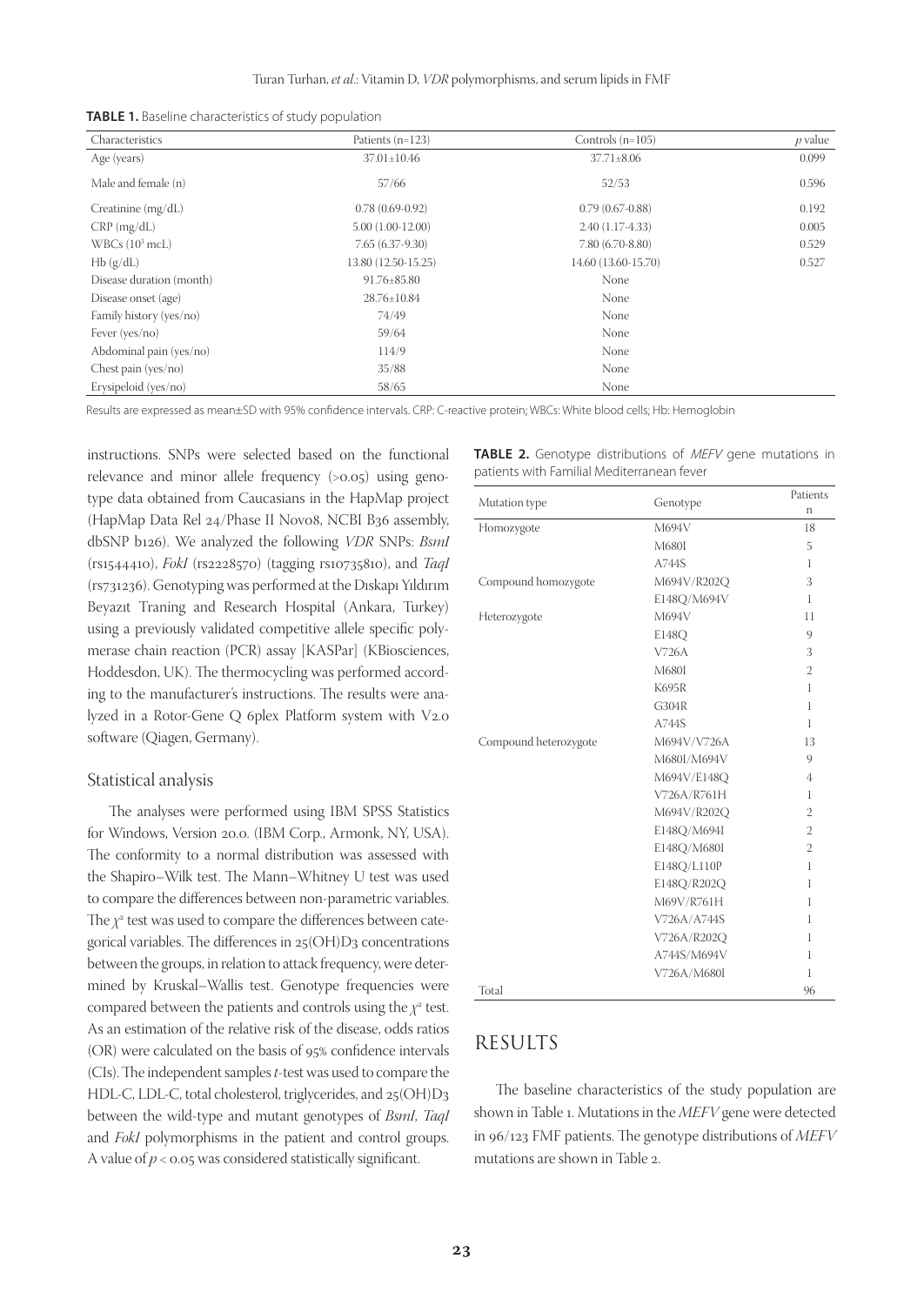

**FIGURE 1.** A comparison of 25-hydroxy Vitamin D<sub>3</sub> [25(OH)D<sub>3</sub>] concentrations between patients with Familial Mediterranean fever (FMF), grouped according to the attack frequency. Seventy out of 123 patients did not have attacks (group 1), 30 patients had 1-2 attacks (group 2), and 23 patients had 3 or more attacks (group 3) within last three months. The mean  $25(OH)D<sub>3</sub>$  concentrations were 10.20 (7.47-13.09), 10.45 (7.98-16.16), and 11.20 (7.95- 15.17) ng/mL in groups 1, 2, and 3, respectively. No statistically significant difference was determined between the three groups in terms of  $25(OH)D<sub>3</sub>$  concentrations.

### $25(OH)D_3$  concentrations

In a report by Hollis et al. [21] the circulating levels of 25(OH) D3 of <32 ng/mL were considered as VitD deficiency. In our study, 25(OH)D3 concentrations were >32 ng/mL in 2 FMF patients and 12 controls. The median  $25(OH)D_3$  concentrations were 10.70 (7.70-14.40) and 17.40 (10.75-26.50) ng/mL in FMF and control group, respectively  $(p < 0.001)$ . The median  $25(OH)D_3$  concentrations were 10.70 (7.74-14.33) ng/mL and 12.20 (7.70-25.61) ng/mL in FMF patients in the acute attack  $(n = 38)$  and attackfree period ( $n = 85$ ), respectively ( $p = 0.193$ ). The mean 25(OH) D3 concentrations were 10.20 (7.47-13.09), 10.45 (7.98-16.16), and 11.20 (7.95-15.17) ng/mL in groups 1, 2, and 3, respectively. No statistically significant difference was determined between the three groups in terms of 25(OH)D3 concentrations (Figure 1).

#### Serum lipid concentrations

A statistically significant difference was found in HDL-C  $(p = 0.006)$  and triglyceride  $(p = 0.012)$  concentrations between FMF and control group. A comparison of serum lipid parameters between FMF patients and controls is shown in Table 3. We also compared serum lipid parameters between patients in the acute attack and attack-free period. There was a statistically significant difference between the two groups in HDL-C (*p* < 0.001) and triglyceride  $(p = 0.043)$  concentrations (Table 4).

#### *VDR BsmI*, *FokI*, and *TaqI* polymorphisms

The genotype and allele frequencies of *BsmI*, *FokI*, and *TaqI* polymorphisms of the *VDR* gene in FMF patients and controls are shown in Table 5. There were no significant differences in the genotype distributions of *FokI* (Chi-square = 2.09;  $p = 0.35$ ) and *TaqI* (Chi-square = 0.091,  $p = 0.95$ ) SNPs between the patients and controls. However, a statistically significant difference was determined between the two groups in *BsmI* genotype distribution (Chi-square = 6.11,  $p = 0.047$ ). When genotype frequencies of the three SNPs were analyzed in relation to gender, no statistically significant difference was observed for *FokI* and *TaqI* polymorphisms between female  $(p = 0.08$  and  $p = 0.27$ , respectively) or male  $(p = 0.09$  and  $p = 0.15$ , respectively) participants of each group. There was no significant odds ratio for FMF in either the male or female groups  $(p > 0.05)$ . Statistically significant differences were found between the patient and control groups in the genotype frequencies of *BsmI* in males ( $p = 0.02$ ), but not in females (*p* = 0.58). The males carrying the AA genotype of *BsmI* had a 2.62-fold higher risk of FMF (OR: 2.63; 95% CI: 1.12-6.01) compared to males carrying the GG or AG genotypes (Table 6).

When HDL-C, LDL-C, total cholesterol, triglyceride, and VitD concentrations were analyzed in relation to the three *VDR* SNPs, there were no statistically significant differences in any of these parameters between the wild-type and polymorphic genotypes of *BsmI*, *TaqI*, and *FokI*, in both the patient and control group.

### DISCUSSION

Several important findings emerged in the current study: i)  $25(OH)D_3$  concentrations were lower in FMF patients compared to controls, ii) there was no statistically significant difference between FMF patients in the attack and those in attack-free period in terms of  $25(OH)D_3$  concentrations, iii) no statistically significant difference was determined in serum 25(OH)D3 concentrations between FMF patients grouped according to the attack frequency, iv) no significant association was observed between patients and controls in the genotype frequencies of *FokI* and *TaqI* polymorphisms, v) the males carrying the AA genotype of *BsmI* polymorphism had a 2.62-fold higher risk of FMF (OR: 2.63; 95% CI: 1.12-6.01) compared to the males carrying the *BsmI* GG or AG genotype, vi) increased triglyceride and decreased HDL-C concentrations were found in FMF patients, and vii) no association was found between *BsmI, FokI*, *TaqI* polymorphisms, serum lipid levels, and 25(OH)D3 concentrations in FMF or control group.

Some previous studies also reported lower serum VitD concentrations in FMF patients compared to controls [16-19], while other showed discrepant results, which may be related to the presence of *VDR* polymorphisms and colchicine use. In this study, no relationship was determined between VitD concentrations and *BsmI*, *FokI*, and *TaqI* polymorphisms of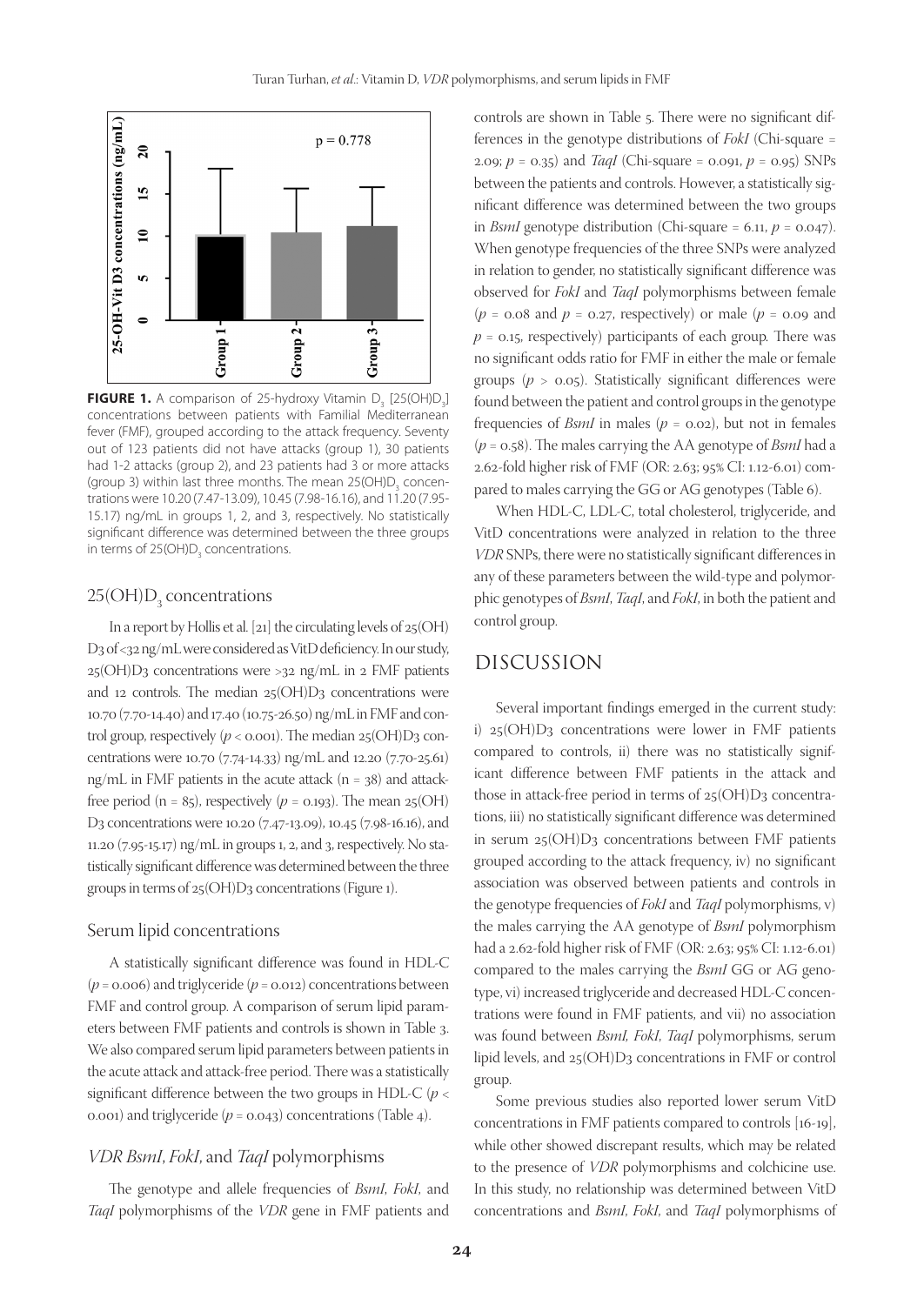|          | TABLE 3. Median total cholesterol, triglyceride, LDL-C and HDL-C concentrations in patients with Familial Mediterranean fever and |  |  |  |  |
|----------|-----------------------------------------------------------------------------------------------------------------------------------|--|--|--|--|
| controls |                                                                                                                                   |  |  |  |  |

| Serum lipid parameters    | Patients $(n=123)$     | Controls $(n=105)$     |       |
|---------------------------|------------------------|------------------------|-------|
| Total cholesterol (mg/dL) | 177.00 (153.00-202.00) | 184.00 (154.00-210.00) | 0.570 |
| Triglycerides (mg/dL)     | 99.00 (77.00-171.00)   | 87.00 (70.00-121.50)   | 0.012 |
| $HDL-C$ (mg/dL)           | 47.00 (38.00-54.00)    | 50.00 (43.00-57.00)    | 0.006 |
| $LDL-C$ (mg/dL)           | 106.00 (87.00-130.00)  | 107.00 (85.80-132.20)  | 0.807 |

Results are expressed as median (25-75<sup>th</sup> percentiles) with 95% confidence interval. LDL-C: Low-density lipoprotein cholesterol; HDL-C: High-density lipoprotein cholesterol

**TABLE 4.** Median total cholesterol, triglyceride, LDL-C and HDL-C concentrations in patients with Familial Mediterranean fever in the acute attack and attack-free period

| Serum lipid parameters    | Acute attack (n=38)    | Attack free period (n=85) |         |
|---------------------------|------------------------|---------------------------|---------|
| Total cholesterol (mg/dL) | 160.00 (136.00-192.00) | 177.00 (155.00-205.00)    | 0.655   |
| Triglycerides (mg/dL)     | 95.50 (80.75-151.25)   | 76.00 (103.00-173.00)     | 0.043   |
| $HDL-C$ (mg/dL)           | 35.00 (29.00-54.00)    | 49.00 (41.00-55.00)       | < 0.001 |
| $LDL-C$ (mg/dL)           | 99.50 (82.00-116.25)   | 107.00 (87.00-128.00)     | 0.456   |

Results are expressed as median (25-75<sup>th</sup> percentiles) with 95% confidence interval. LDL-C: Low-density lipoprotein cholesterol; HDL-C: High-density lipoprotein cholesterol

|                    | <b>TABLE 5.</b> Genotype frequencies and OR values of VDR Bsml, Fokl, and Taql polymorphisms in in patients with Familial Mediterranean |  |  |
|--------------------|-----------------------------------------------------------------------------------------------------------------------------------------|--|--|
| fever and controls |                                                                                                                                         |  |  |

|                                     |            | $n$ $%$    |           |                   |
|-------------------------------------|------------|------------|-----------|-------------------|
| Genotypes                           | Controls   | Patients   | $p$ value | OR (95% CI)       |
| BsmI (rs1544410) (G>A) polymorphism |            |            |           |                   |
| GG                                  | 45(42.8)   | 54 (43.9)  |           | Reference         |
| GA                                  | 30(28.6)   | 51(41.5)   | 0.32      | $1.45(0.75-2.77)$ |
| AA                                  | 30(28.6)   | 18(14.6)   | 0.12      | $0.53(0.24-1.15)$ |
| GA+AA                               | 60(57.2)   | 69(56.1)   | 0.98      | $0.99(0.56-1.76)$ |
| G                                   | 125(58.1)  | 159 (64.6) |           | Reference         |
| A                                   | 90(41.9)   | 87(35.4)   | 0.21      | $0.76(0.5-1.15)$  |
| FokI (rs2228570) (C>T) polymorphism |            |            |           |                   |
| CC                                  | 77(73.3)   | 100(81.3)  |           | Reference         |
| CT                                  | 12(12.4)   | 10(8.1)    | 0.35      | $0.61(0.24-1.57)$ |
| <b>TT</b>                           | 15(14.3)   | 13(10.6)   | 0.29      | $0.61(0.26-1.44)$ |
| $CT+TT$                             | 27(26.7)   | 23(18.7)   | 0.15      | $1.64(0.84-3.22)$ |
| $\mathsf{C}$                        | 166 (79.8) | 210(85.4)  |           | Reference         |
| T                                   | 42(20.2)   | 36(14.6)   | 0.09      | $0.63(0.37-1.06)$ |
| TaqI (rs731236) (T>C) polymorphism  |            |            |           |                   |
| <b>TT</b>                           | 54(51.4)   | 66 (53.7)  |           | Reference         |
| CT                                  | 28(26.7)   | 32(26.0)   | 0.86      | $0.93(0.46-1.92)$ |
| CC                                  | 23(21.9)   | 25(20.3)   | 0.84      | $0.89(0.41-1.94)$ |
| $CT+CC$                             | 51 (48.6)  | 57(46.3)   | 0.77      | $0.92(0.50-1.67)$ |
| T                                   | 136 (64.8) | 164(66.7)  |           | Reference         |
| $\mathsf{C}$                        | 74(35.2)   | 82 (33.3)  | 0.78      | $0.91(0.52-1.58)$ |

\*p<0.05 confirmed as significant. VDR: Vitamin D receptor

the *VDR* gene. To date, the association between colchicine use and intestinal malabsorption of low VitD concentrations has not been demonstrated, although colchicine has been linked to impaired absorption of different nutrients such as vitamin B12 and lactose [22,23]. On the contrary, Anik et al. [18] and Karatay et al. [24] showed a strong relationship between colchicine use and low serum VitD concentrations in patients with FMF and Behçet's disease, respectively. In this study, 115 patients received maintenance doses of colchicine (1.5 mg/ day), thus, the lower VitD concentration in FMF patients might be related to the colchicine use. Although a correlation

was reported between VitD deficiency and FMF attacks [19], we observed no difference between FMF patients in acute attack and attack-free period. In addition, no significant difference was determined in VitD concentrations between FMF patients grouped according to the attack frequency. Accordingly, we speculate that VitD is not an important factor in triggering the attacks in FMF. However, in our FMF group, a higher number of patients had no attack or had 1-2 attacks, compared to those who had 3 or more attacks within last 3 months. Therefore, further studies with larger study population need to confirm the role of VitD in FMF attacks.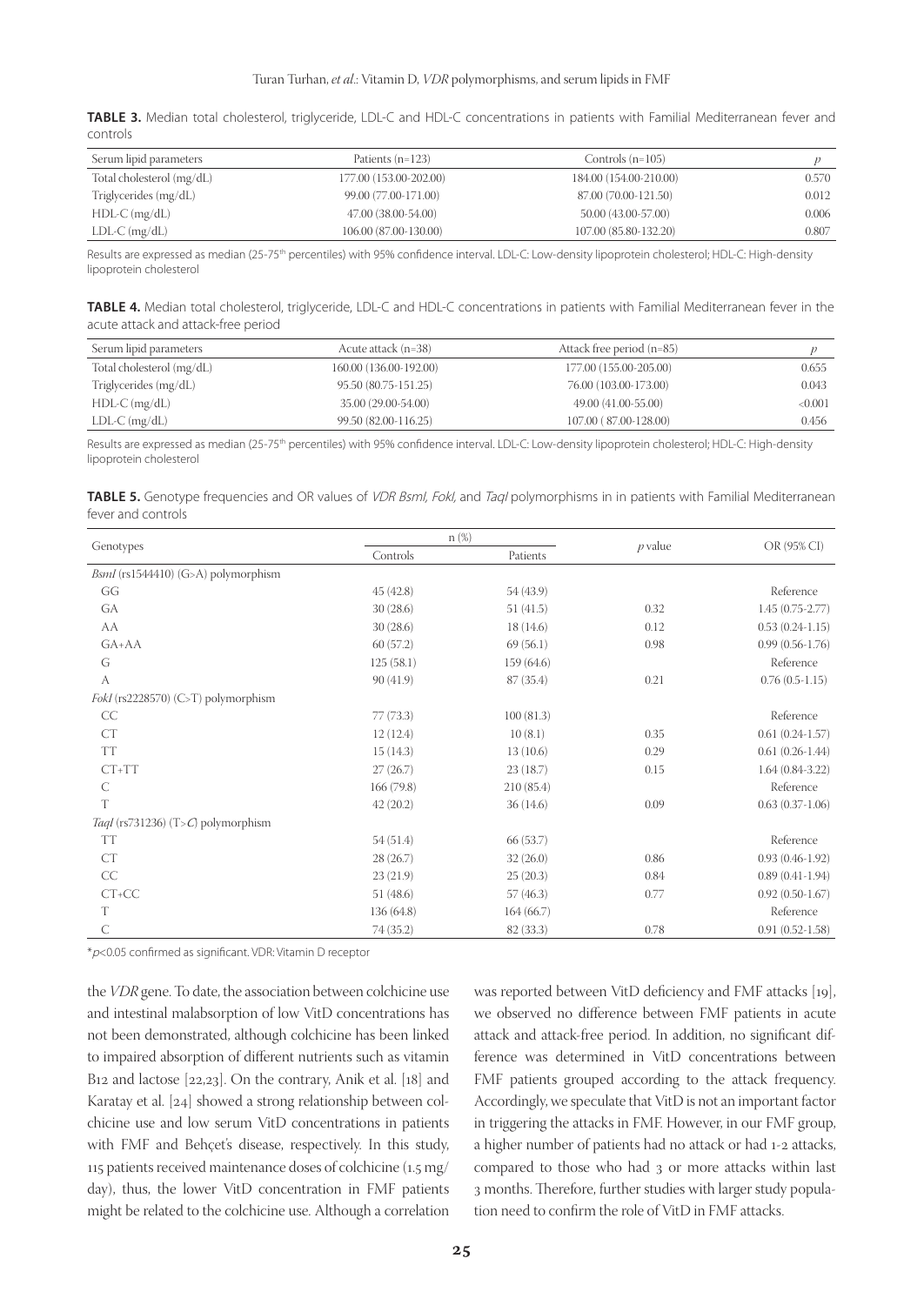**TABLE 6.** Distribution of genotypes and OR values of VDR BsmI, FokI, and TaqI polymorphisms according to gender in patients with Familial Mediterranean fever and controls

|              | n(%)      |           | $p$ value | OR (95% CI)         |  |
|--------------|-----------|-----------|-----------|---------------------|--|
| Genotypes    | Controls  | Patients  |           |                     |  |
| $BsmI$ (G>A) |           |           |           |                     |  |
| polymorphism |           |           |           |                     |  |
| Female       |           |           |           |                     |  |
| GG           | 23(43.4)  | 24 (36.4) |           | Reference           |  |
| AG           | 17(32.1)  | 28 (42.4) | 0.37      | 1.53 (0.62-3.79)    |  |
| AA           | 13(24.5)  | 14 (21.2) | 1.00      | $0.97(0.34 - 2.77)$ |  |
| Male         |           |           |           |                     |  |
| GG           | 23 (44.2) | 29 (50.9) |           | Reference           |  |
| AG           | 13(25.0)  | 23(40.3)  | 0.48      | $1.52(0.59-3.9)$    |  |
| AA           | 16(30.8)  | 5(8.8)    | $0.03*$   | $2.62(1.12-6.01)$   |  |
| FokI(C>T)    |           |           |           |                     |  |
| polymorphism |           |           |           |                     |  |
| Female       |           |           |           |                     |  |
| CC           | 38 (71.7) | 58 (87.8) |           | Reference           |  |
| <b>CT</b>    | 8(15.1)   | 4(6.1)    | 0.10      | $0.29(0.07-1.19)$   |  |
| <b>TT</b>    | 7(13.2)   | 4(6.1)    | 0.18      | $0.34(0.08-1.39)$   |  |
| Male         |           |           |           |                     |  |
| CC           | 40 (76.9) | 43 (75.4) |           | Reference           |  |
| <b>CT</b>    | 4(7.7)    | 6(10.5)   | 0.73      | $1.36(0.34-5.46)$   |  |
| <b>TT</b>    | 8(15.4)   | 8(14.1)   | 1.00      | $0.95(0.31-2.89)$   |  |
| TaqI $(T>C)$ |           |           |           |                     |  |
| polymorphism |           |           |           |                     |  |
| Female       |           |           |           |                     |  |
| <b>TT</b>    | 30(56.6)  | 31 (47.0) |           | Reference           |  |
| TC           | 12(22.6)  | 26 (39.4) | 0.21      | $2.07(0.76 - 5.63)$ |  |
| CC           | 11(20.8)  | 9(13.6)   | 1.00      | $0.82(0.24-2.76)$   |  |
| Male         |           |           |           |                     |  |
| <b>TT</b>    | 24(46.1)  | 34 (59.6) |           | Reference           |  |
| TC           | 16(30.8)  | 8(14.0)   | 0.34      | $0.09(0.11-1.05)$   |  |
| CC           | 12(23.1)  | 15(26.4)  | 1.00      | $0.88(0.31-2.45)$   |  |

\*p<0.05 confirmed as significant. VDR: Vitamin D receptor

The association between *VDR* polymorphisms and rheumatologic diseases, such as rheumatoid arthritis, systemic lupus erythematosus (SLE), and Behcet's disease has been investigated in different studies [23-26], although with conflicting results. *FokI*, but not *BsmI* and *TaqI*, was associated with rheumatoid arthritis in a meta-analysis by Song et al. [25]. In a study by Ateş et al. [26], the distributions of *BsmI, FokI,* and *TaqI* genotypes were similar in their patients with rheumatoid arthritis and controls. Carvalho et al. [27] showed a correlation of the CT genotype of *FokI* polymorphism and TT genotype of *TaqI* with a worse prognosis in patients with SLE. The association of *FokI* but not of *TaqI* and *BsmI* polymorphisms with Behçet's disease has also been reported [28]. To date, only one other study investigated the relationship between FMF and *VDR* polymorphisms. In that study [29], no associ-ation was found between the four common *VDR* polymorphisms (*FokI*, *TaqI*, *BsmI*, and *ApaI)* and FMF. Their findings for *FokI* and *TaqI* polymorphisms are in accordance with our results. This indicates that *FokI* and *TaqI* SNPs are not associated with the susceptibility to FMF in Turkish population.

Furthermore, we showed a statistically significant difference in the genotype distribution of *BsmI* between the patient and control group in males ( $p = 0.02$ ), but not in females ( $p = 0.58$ ). The males carrying the AA genotype of *BsmI* had a 2.63-fold higher risk of FMF (OR: 2.63; 95% CI: 1.12-6.01) compared to the males carrying the GG or AG genotypes. This finding is not in agreement with the results of Kizildag et al. [29], but several other studies reported sex-related differences in the distribution of *BsmI* genotypes [30-32]. For example, Bodoki et al. [30] showed significantly different distributions of *BsmI* genotypes between male and female patients with idiopathic inflammatory myopathy [30]. Different genotype frequencies of *BsmI* have also been observed between male and female patients with Graves' disease [31]. Finally, the AA genotype of *BsmI* polymorphism has been associated with higher body mass index, higher waist circumference, and lower adiponectin levels in randomly selected healthy men [32]. In the study of Dogan et al. [3], no significant difference was observed between male and female patients with FMF in the rate of heterozygous and homozygous mutations of *MEFV* gene [3]. A correlation between amyloidosis and male gender in FMF was also reported [33,34].

*BsmI* polymorphism was also associated with several other conditions. A positive association was found between the b allele and increased risk of breast cancer in Pakistani population [35]. The BB genotype and B allele were overrepresented among SLE patients [36], and the BB genotype was a risk factor for the development of nephropathy in those patients [36]. Moreover, a correlation between the AA genotype and higher levels of antinuclear antibodies in patients with SLE was found [37]. Based on this result, it was suggested that the AA genotype of *BsmI* might be related to the clinical findings of FMF in men. However, further studies with a larger sample size are required to confirm this hypothesis.

There are conflicting data about serum lipid concentrations in FMF patients. In a study by Acay et al. [14], lower HDL-C and higher triglyceride concentrations were reported in patients with FMF. Candan et al. [15] found the difference only in HDL-C concentrations between FMF and control group. Another study showed that FMF patients had lower concentrations of total cholesterol and HDL-C compared to controls [38]. In addition, higher triglyceride to HDL-C ratio was found in patients with chronic inflammatory diseases, including FMF [13]. In this study, higher triglyceride and lower HDL-C concentrations were observed in FMF patients compared to control group. We also observed these differences between FMF patients in the acute attack and those in attack-free period. Our findings are consistent with the results reported by Acay et al. [14] and Keles et al. [13]. However, we found no association of *BsmI*, *FokI*, and *TaqI* polymorphisms with serum lipids. The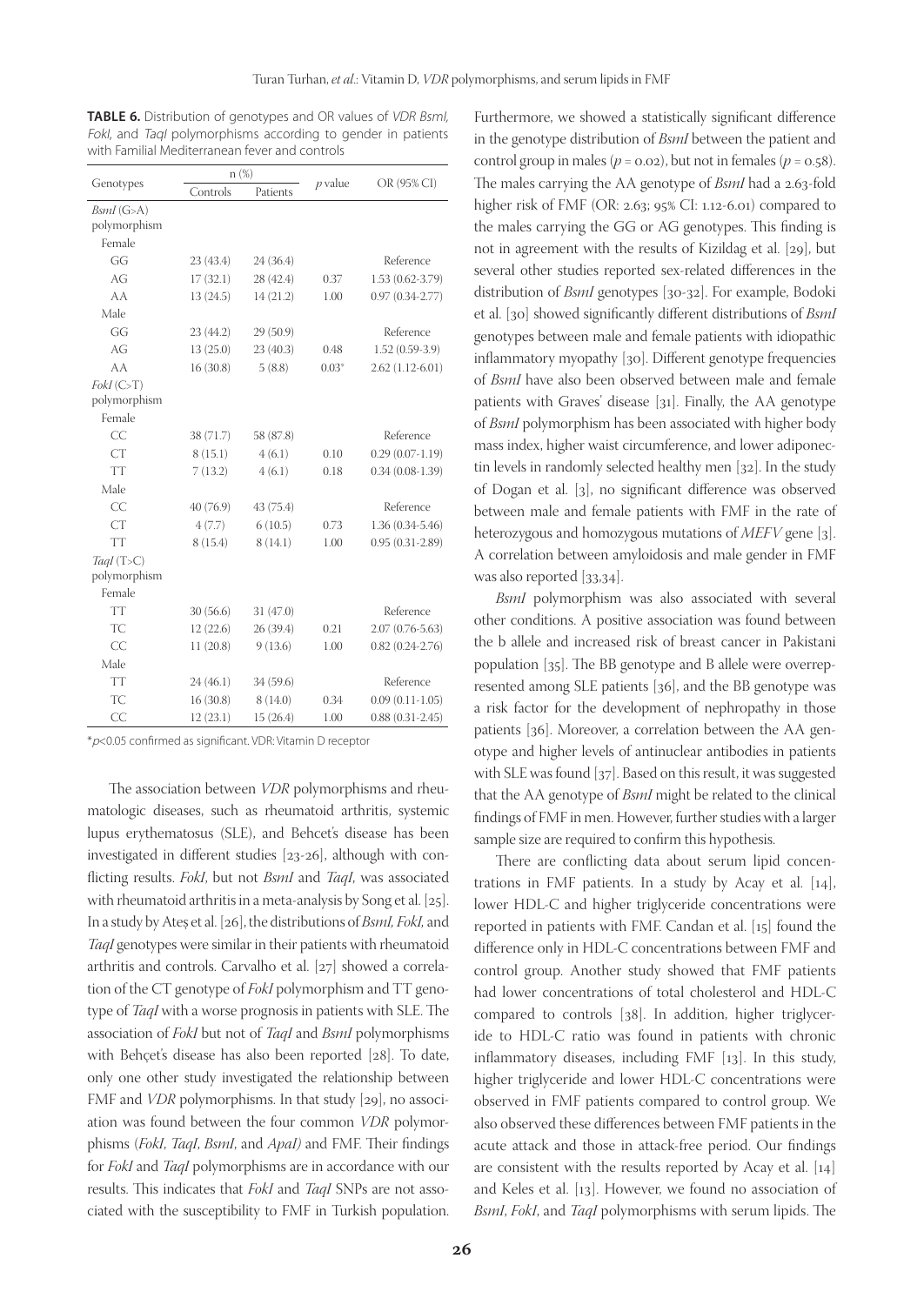inconsistent results for the serum lipid levels may be related to the differences in patient selection criteria, sample size, exposure to disease, sampling of patients at different stages of the disease, and analyzed *VDR* mutations, between different studies. Because decreased concentrations of HDL-C and increased concentrations of triglycerides are associated with an increased risk of cardiovascular disease [39,40], we assume that the changes in HDL-C and triglyceride concentrations may also be related to the inflammatory process and increased atherosclerotic risk in FMF patients. Changes in HDL-C and triglyceride concentrations should be carefully monitored in patients with FMF to reduce the risk of cardiovascular events.

### CONCLUSION

The following conclusions can be drawn from our study: i) although 25(OH)D3 concentrations were lower in patients with FMF compared to control group, no association was found between VitD concentrations and attacks; ii) there was no association between FMF and *VDR FokI* and *TaqI* polymorphisms, but the AA genotype of *BsmI* polymorphism was associated with FMF in males; iii) because of the changes in the serum concentrations of HDL-C and triglycerides further studies are required to investigate the effects of decreased HDL-C and increased triglyceride concentrations on cardiovascular events in FMF patients.

### DECLARATION OF INTERESTS

The authors declare no conflict of interests.

### REFERENCES

- [1] Shohat M, Halpern GJ. Familial Mediterranean fever A review. Genet Med 2011;13(6):487-98. https://doi.org/10.1097/GIM.0b013e3182060456.
- [2] Zadeh N, Getzug T, Grody WW. Diagnosis and management of
- familial Mediterranean fever: integrating medical genetics in a dedicated interdisciplinary clinic. Genet Med 2011;13(3):263-9. https://doi.org/10.1097/GIM.0b013e31820e27b1.
- [3] Dogan HO, Koca Y, Erden G, Karaaslan Y, Bozat H. Evaluating MEFV mutation frequency in Turkish familial Mediterranean fever suspected patients and gender correlation: a retrospective study. Mol Biol Rep 2012;39(5):6193-6.
	- https://doi.org/10.1007/s11033-011-1437-3.
- [4] Sugiura T, Kawaguchi Y, Fujikawa S, Hirano Y, Igarashi T, Kawamoto M, et al*.* Familial Mediterranean fever in three Japanese patients, and a comparison of the frequency of MEFV gene mutations in Japanese and Mediterranean populations. Mod Rheumatol 2008;18(1):57-9.

https://doi.org/10.3109/s10165-007-0003-2.

- [5] Ben-Chetrit E, Touitou I. Familial Mediterranean fever in the world. Arthritis Rheum 2009;61(10):1447-53. https://doi.org/10.1002/art.24458.
- [6] Martinon F, Tschopp J. Inflammatory caspases: linking an intracellular innate immune system to autoinflammatory diseases. Cell

2004;117(5):561-74.

- https://doi.org/10.1016/j.cell.2004.05.004.
- [7] Özen S, Batu ED, Demir S. Familial Mediterranean fever: Recent developments in pathogenesis and new recommendations for management. Front Immunol 2017;8:253. https://doi.org/10.3389/fimmu.2017.00253.
- [8] Henderson C, Goldbach-Mansky R. Monogenic autoinflammatory diseases: new insights into clinical aspects and pathogenesis. Curr Opin Rheumatol 2010;22(5):567-78. https://doi.org/10.1097/BOR.0b013e32833ceff4.
- [9] Netea MG, Simon A, van de Veerdonk F, Kullberg BJ, Van der Meer JW, Joosten LA. IL-1beta processing in host defense: beyond the inflammasomes. PLoS Pathog 2010;6(2):e1000661. https://doi.org/10.1371/journal.ppat.1000661.
- [10] Wöbke TK, Sorg BL, Steinhilber D. Vitamin D in inflammatory diseases. Front Physiol 2014;5:244. https://doi.org/10.3389/fphys.2014.00244.
- [11] Baker AR, McDonnell DP, Hughes M, Crisp TM, Mangelsdorf DJ, Haussler MR, et al*.* Cloning and expression of full-length cDNA encoding human Vitamin D receptor. Proc Natl Acad Sci U S A 1988;85(10):3294-8. https://doi.org/10.1073/pnas.85.10.3294.
	-
- [12] Uitterlinden AG, Fang Y, van Meurs JB, van Leeuwen H, Pols HA. Vitamin D receptor gene polymorphisms in relation to Vitamin D related disease states. J Steroid Biochem Mol Biol 2004;89-90(1-5):187-93.

https://doi.org/10.1016/j.jsbmb.2004.03.083.

- [13] Keles N, Aksu F, Aciksari G, Yılmaz Y, Demircioğlu K, Köstek O, et al. Is triglyceride/HDL ratio a reliable screening test for assessment of atherosclerotic risk in patients with chronic inflammatory disease? North Clin Istanbul 2016;3(1):39-45. DOI: 10.14744/nci.2016.52824.
- [14] Acay A, Ulu MS, Ahsen A, Ozkececi G, Demir K, Ozuguz U, et al*.* Atherogenic index as a predictor of atherosclerosis in subjects with familial Mediterranean fever. Medicina (Kaunas) 2014;50(3):329-33. https://doi.org/10.1016/j.medici.2014.11.009.
- [15] Candan Z, Akdogan A, Karadag Ö, Kalyoncu U, Sahin A, Bilgen S, et al*.* Serum lipid changes and insulin resistance in familial Mediterranean fever. Eur J Rheumatol 2014;1(4):140-3. https://doi.org/10.5152/eurjrheumatol.2014.140045.
- [16] Onur H, Aral H, Arica V, Bercem GA, Kasapcopur O. Vitamin D levels in children with familial Mediterranean fever. Pediatr Rheumatol Online J 2016;14(1):28. https://doi.org/10.1186/s12969-016-0089-1.
- [17] Erten S, Altunoglu A, Ceylan GG, Maras Y, Koca C, Yüksel A. Low plasma Vitamin D levels in patients with familial Mediterranean fever. Rheumatol Int 2012;32(12):3845-9. https://doi.org/10.1007/s00296-011-2281-4.
- [18] Anik A, Catli G, Makay B, Abaci A, Küme T, Unsal E, et al*.* Decreased Vitamin D levels in children with familial Mediterranean fever. Int J Rheum Dis 2014;17(3):321-6. https://doi.org/10.1111/1756-185X.12253.
- [19] Kisacik B, Kaya SU, Pehlivan Y, Tasliyurt T, Sayarlioglu M, Onat AM. Decreased Vitamin D levels in patients with familial mediterranean fever. Rheumatol Int 2013;33(5):1355-7. https://doi.org/10.1007/s00296-011-2278-z.
- [20] Livneh A, Langevitz P, Zemer D, Zaks N, Kees S, Lidar T, et al*.* Criteria for the diagnosis of familial Mediterranean fever. Arthritis Rheum 1997;40(10):1879-85. https://doi.org/10.1002/art.1780401023.
- [21] Hollis BW, Wagner CL. Normal serum Vitamin D levels. N Engl J Med 2005;352(5):515-6.

https://doi.org/10.1056/NEJM200502033520521.

- [22] Fradkin A, Yahav J, Zemer D, Jonas A. Colchicine-induced lactose malabsorption in patients with familial Mediterranean fever. Isr J Med Sci 1995;31(10):616-20.
- [23] Webb DI, Chodos RB, Mahar CQ, Faloon WW. Mechanism of vitamin B12 malabsorption in patients receiving colchicine. N Engl J Med 1968;279(16):845-50. https://doi.org/10.1056/NEJM196810172791602.